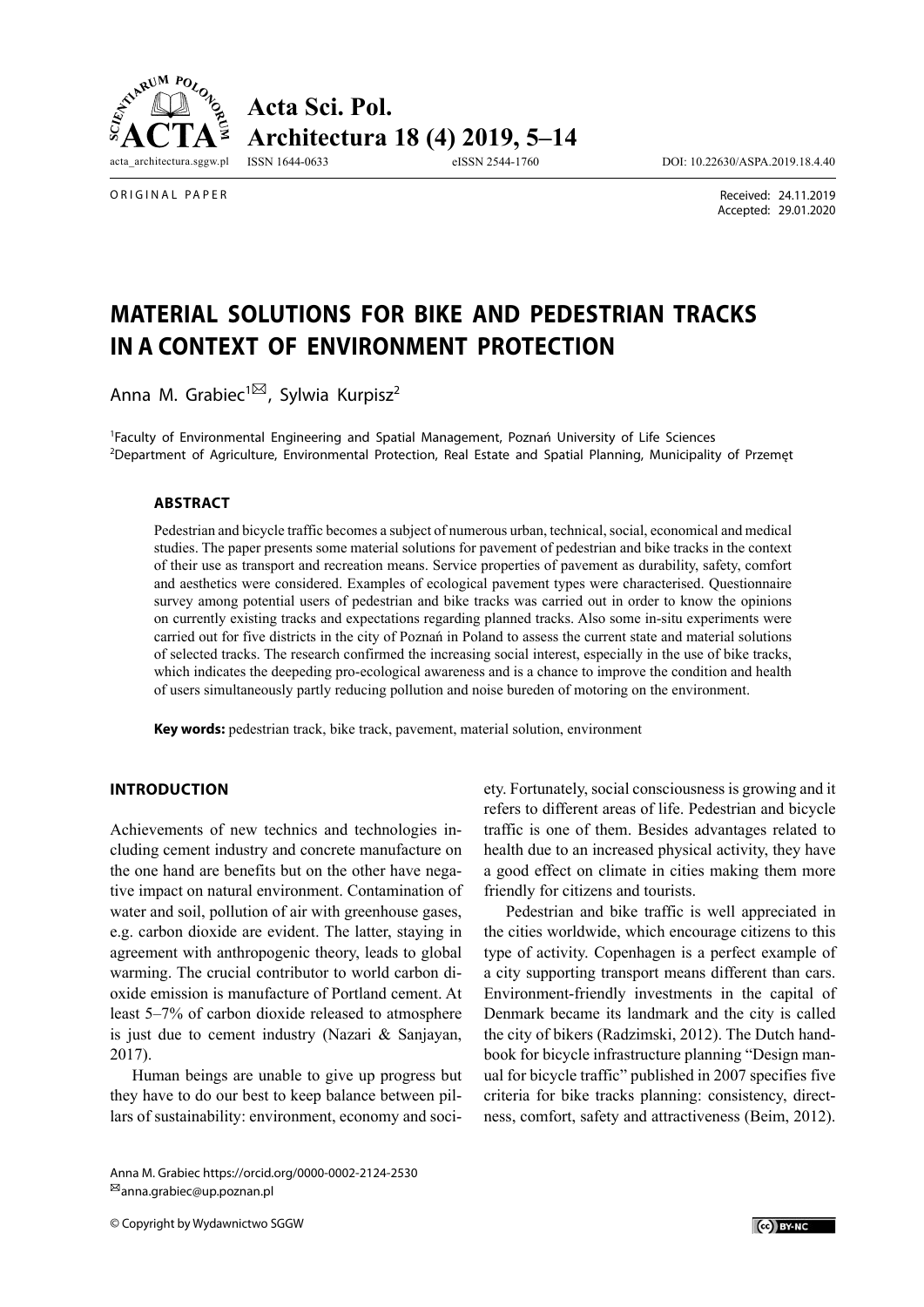"Pedestrian planning and design guide" issued in 2009 by New Zealand Transport Agency relates to rules of design for pedestrian pavement using proper materials (Beim, Rakower & Rychlewski, 2006). Polish law documents including reference to the pedestrian and bicycle traffic are not satisfactory enough yet, because they fail to include modern scientific and practical achievements.

Pedestrian and bike track pavements are designed as monolithic or from module elements. The most popular continuous ones are made of asphalt, concrete, resin or chemically hardening masses and soil. The most popular separate components used for pedestrian and bike tracks are concrete blocks, granite blocks and concrete slabs (Maliński, 2014).

Asphalt, the most frequently used material to construct continuous pavements of pedestrian and bike tracks, can be used as an asphalt concrete, stone mastic asphalt and porous asphalt. The latter is an example of "silent" pavement (Gardziejczyk, 2014). Moreover, it ensures a better permeability for water drainage to the interior of wear layer and further to the road side. Such a pavement improves the driving comfort by reduction of reflection from the surface (Maliński, 2014). Wear layers frequently contain foamed asphalt, which is formed by binding the granulated aggregate by hot, foamed binder. The foamed asphalt does not require high quality aggregate, shrinkage cracks are not formed in it. Asphalt pavement can be prepared as warm mix (WMA – warm-mix asphalt) or hot mix (HMA – hot-mix asphalt). Warm mix is more economical and more environment-friendly for lower energy use during production. However, such mix has to be enriched with agents reducing viscosity, which increase the moisture content. Also the aggregate for WMA has a larger moisture content than HMA. Thus, there is a challenge for the material chemistry to find a compromise between the ecological and technical goals (Medeiros, Daniel, Bolton & Meagher, 2012). Sweden – the country with a very environment-friendly policies, suggests the need to undertake any possible actions leading to reduction of cost and carbon dioxide emission to the atmosphere. The use of electric energy in production as well as enhancing of additives and admixtures to asphalt mixes is suggested (Butt, Mirzadeh, Toller & Borgisson, 2014).

More and more elaborated solutions for pedestrian track pavements are prepared in the highly developed countries. One excellent example is the so called elastic pavement. It features asphalt layers reinforced with glass fibre in the form of meshes between the base and wear course (Gedafa, Hossain, Miller & Van, 2014).

Rubber modified asphalt is more frequently used in road construction. The rubber granulate included in such a mix is usually obtained from worn car tyres. Mixes with rubber are more resistant to plastic deformation and cracking and have higher softening temperature. Additionally, they ensure a better grip of car tyres and lower noise emission (Szydło, Koba & Skotnicki, 2010; Radzimski, 2012).

Another aspect of proecological attitude to production of asphalt mixes is recycling of bitumen materials from demolition of worn road pavement. This material is ground and contents separated (bitumen from aggregate). Such a solution not only allows the recycling of waste but also saves energy (Radziszewski, Kowalski, Sarnowski & Pokorski, 2014).

Thin wear courses made from fine aggregate mix also features good acoustic properties. They are more durable than the porous asphalt and, moreover, the dirt deposit does not deteriorate the noise reduction properties. Another type of silent pavement is the modular one developed in Holland. It consists of two-layered concrete slabs with a drainage system. Such means of noise reduction may prove a successful alternative for non-aesthetic noise barriers (Baptista, Picado-Santos & Capitao, 2013).

Cast concrete including a coloured option is a competitive solution from the point of view of durability, deformation resistance and aesthetics for pedestrian and bike track pavements (Bańkowski & Sybilski, 2009).

Besides the concrete roads made as cast concrete, the roller-compacted concrete becomes more and more popular recently. It is similarly effective to produce as the asphalt pavement. It ensures high quality, durability and is economically attractive. However, it is difficult to ensure an even surface (Woyciechowski & Harat, 2012).

According to Jackiewicz-Rek and Konopska-Piechurska (2012), concrete pavement becomes more and more attractive due to better properties, when com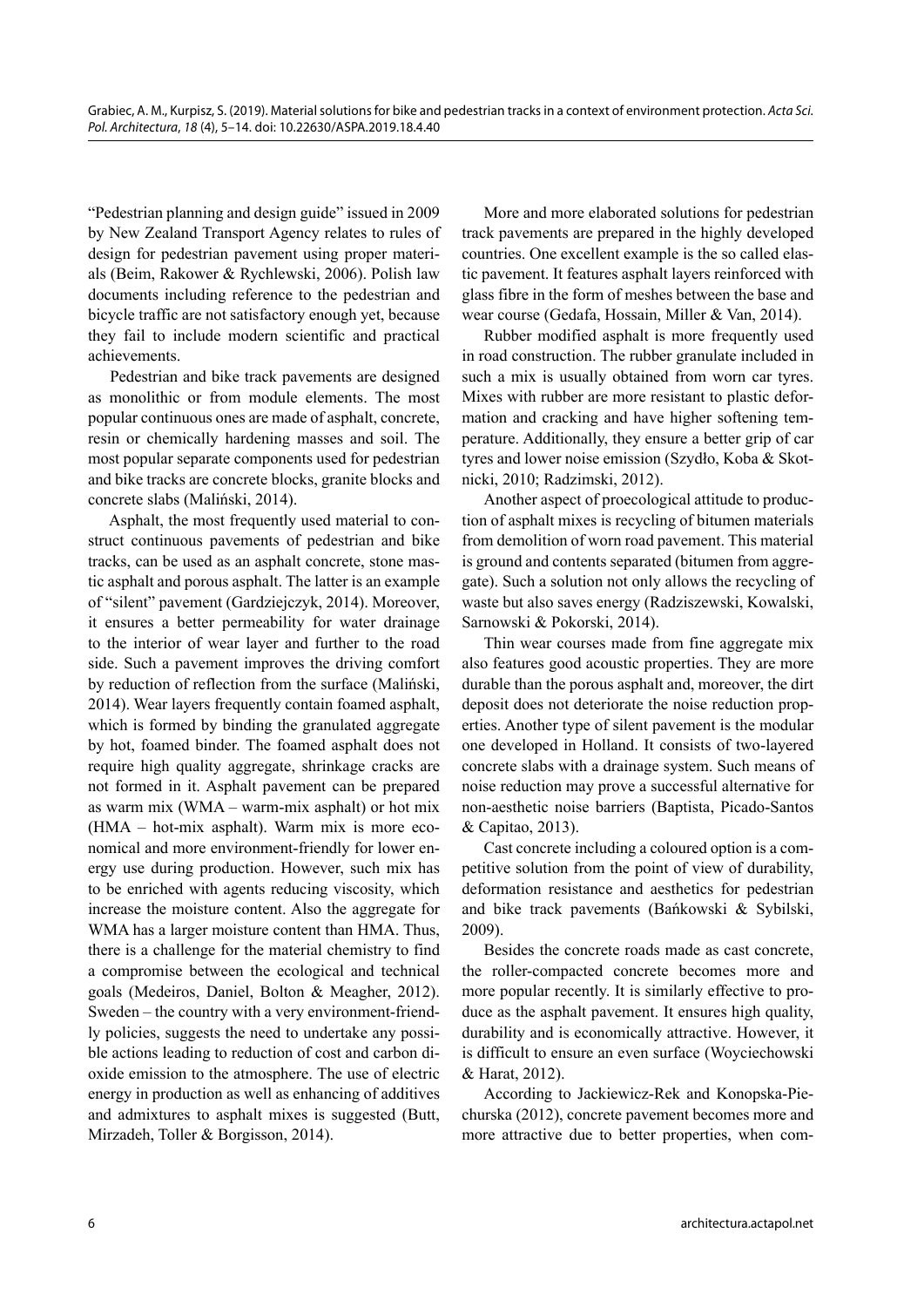pared to asphalt one. It is the case of higher durability, smaller susceptibility to deformation and rutting leading to a better comfort and safety. Industrial waste can be used to produce concrete pavement. Surely, "green" concrete technology is recommended including use both eco-cements and industrial waste. In the first case carbon dioxide emission is reduced, in the second, a problem of deposit of such substances can be addressed and savings on natural resources can be made. A brighter surface of concrete pavement which is possible to create due to use e.g. blast furnace slag cement reduces the amount of electric energy applied for illumination and also reduces the phenomenon of the so called "city heat island" (Błażejczyk et al., 2014).

A solution characteristic for tourist tracks in forest area, including the natural reserve zones, is a beaten track made from densified aggregate laid on natural stabilised soil. It is characterised by a low cost and quick production. Soil tracks fit the rural landscape and they do not interfere with environment. However, they are vulnerable to adverse weather conditions, action of plants and animals. A good alternative is a mineral pavement stabilised by plant-based means. Such a pavement is permeable, environment-friendly, aesthetic and fits well the landscape (Radziszewski et al., 2014).

Wood is a material which, without any doubt, fits the landscape in the case of touristic pedestrian and bike tracks (bridges) (Kotaskova & Hruza, 2013). Nowadays glued wood laminates are preferred over the natural wood (Vaskova, Fojtik & Pustka, 2016).

In the summary, a rational choice of technology and material for pedestrian and bike tracks can reduce disadvantages of the road construction process and ensure the environmental safety in zones with valuable natural resources. Among the proposed material solutions for pavements, the most environment-friendly are, according to the authors of this paper, asphalt pavements of new generations and in some cases these are surfaces made of "green concrete".

## **EXPERIMENTAL PROCEDURE**

Questionnaire survey analysis and own in-situ survey in selected zones in the city of Poznań were carried out.

Poznań – the capital of Great Poland Voivodship is located in the central part of the voivodship on river Warta. The municipal area is 261.9 km<sup>2</sup> and is divided into five administration districts. The area is highly urbanized with about 48% of it being built-up or serving for transport. The built-up zones are located between park areas forming a wedge-ring system. The park zones include the natural river valleys (Warta, Bogdanka and Cybina) piercing the city centre from four directions: north-south, east-west. Additionally, the valleys of Junikowo Stream and Głuszynka form the wedges in the south-west direction. The specific layout of park zones is aimed at protection of water and air resources as well as at providing the citizens with attractive recreation zones.

The anonymous survey took place among various groups of potential users of pedestrian and bike tracks. The gathered answers were subjected to a statistical analysis in order to determine relations between the respondents profile and their preferences and expectations regarding the pavement of pedestrian and bike tracks as well as to indicate the most optimal material solutions according to the respondents. Examination of users' opinions (670) and preferences was carried out as a direct interview and using an internet questionnaire. The questionnaire contained two forms – one related to pedestrian walks, another – to bike tracks. There were multiple choice questions and questions, where the opinion was expressed using a five grade scale with '1' as the lowest grade and '5' as the highest one. The scale questions regarded assessment of quality and technical state of pedestrian and bike tracks as well as the degree in which the type of the used pavement influences the general assessment of pedestrian and bicycle infrastructure.

Multiple choice questions were used to collect opinions on the most important properties of the tracks pavement and the correctness of combining the pedestrian and bike tracks into common tracks. In the case of the most important properties, the choice was between safety, aesthetics and durability. In the case of bike tracks this range was expanded with the riding comfort. Due to the different nature of pedestrian and bike traffic, questionnaires contained different questions related to these two tracks types. In the case of bike tracks, questions concerned the frequency of rid-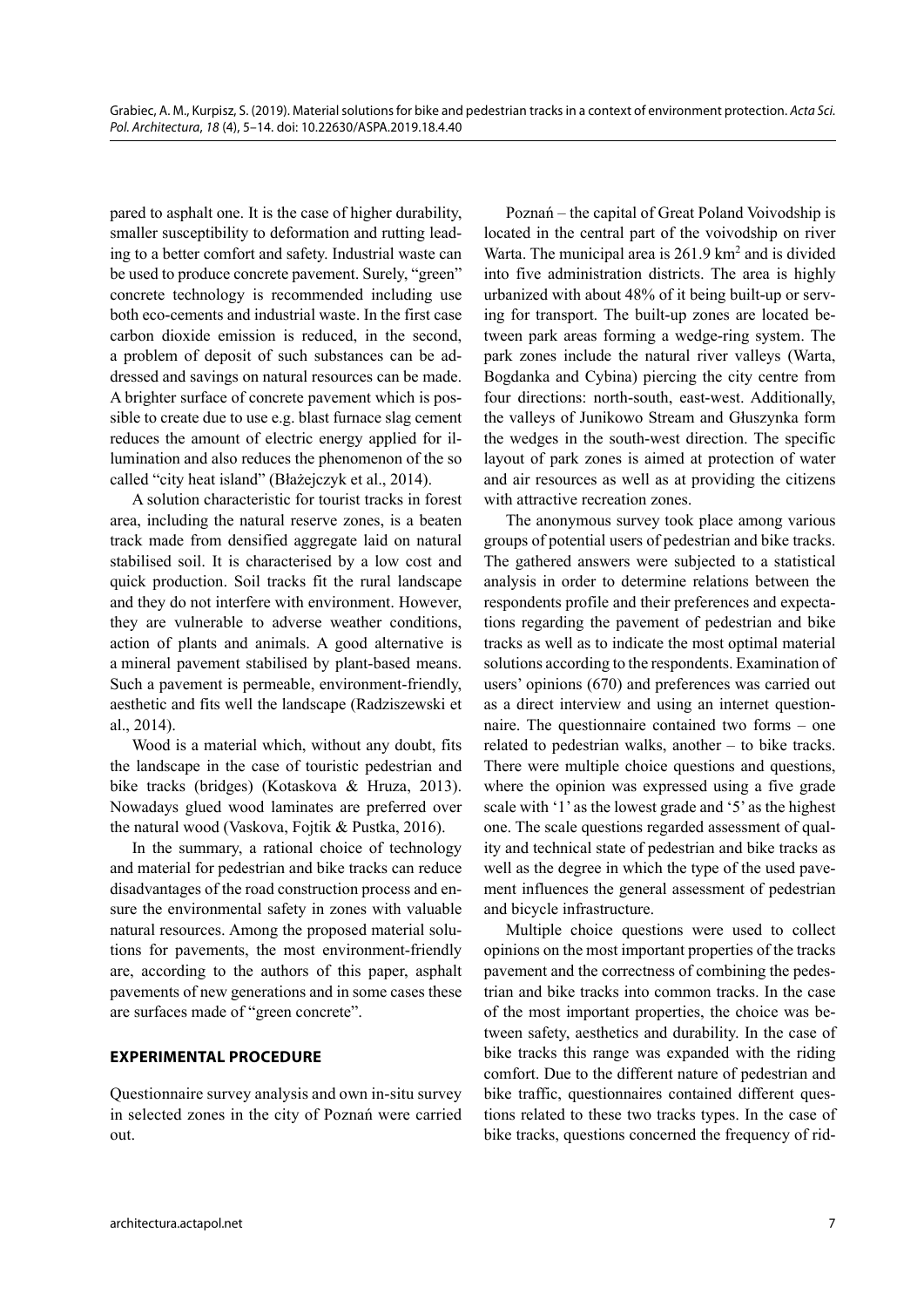ing and the main purpose of riding (recreation, commuting, others). In the analysis of pedestrian walks, the question regarding the frequency did not seem appropriate because every time one leaves home – he uses pedestrian tracks. Thus, a question was focused on the frequency of recreational use of pedestrian tracks with the assumption to obtain more differentiated and less obvious answers. Besides, the users of pedestrian walks answered the question, if they paid any attention to the pavement type. The users of bike tracks were asked to indicate the most comfortable type of pavement – the choice was to be made between asphalt, continuous concrete, stone and soil roads.

The results of survey were analysed statistically and they were visualised. Microsoft Excel 2007 spreadsheets and test version of Statistica 12 package were used. The opinions gathered in the survey can be related to the current state met during the in-situ survey on the existing pavement material solutions.

The in-situ survey consisted of visual assessment of the pavement state and materials used in the existing pedestrian and bike tracks. Photographic documentation (334 photos) was made using a camera with GPS system built in. Selected photos with the localisation were put onto a bike map opencyclemap.com, and results posters presenting the tracks state in subsequent zones were prepared using the program Quantum GIS.

The selected districts of the city of Poznań for the in-situ survey were subdivided into three categories differing with the land management and type of buildings. Category I related to the city centre with Old Town. From the point of view of the analysed problem, existence of various types of pavement in pedestrian and bike tracks in this area is a very important issue. Besides, this zone features densely buildup areas, many buildings possess service function. There is a little amount of green areas and presence of limited traffic or closed-for-car zones. Category II included residential districts Piątkowo and Rataje. They feature mainly the prefabricated large-slab multi-flat buildings. Here, the important aspect is the presence of service buildings in the form of commercial centres. It is important to note, that the main bike track axis of the city passes through Piątkowo – Centre – Rataje. Category III included the most popular recreation

zones: Cytadela and Malta. The study of conditions and directions of urban development of City of Poznań issued in 2014 indicates that Malta is crossed not only by pedestrian and bike tracks with recreation-touristic character but also by the all-city historic track – Royal-Imperial Route.

## **RESULTS AND DISCUSSION**

### **Questionnaire survey**

### *Respondents characteristics*

The majority of respondents (61.0%) are 25 years old and younger, with almost twice as many women than men. The domination of young people below the age of 25 can result from the method of survey – only 53 questionnaires were filled traditionally – the remaining 617 were achieved via internet, using the form included among others in internet forums related to biking.

From the point of view of the structure of respondents residence, the largest groups are: persons below 25 years of age living in the cities over 100 thousand inhabitants (164 persons), those between 26 and 39 living in the cities over 100 thousand inhabitants (125 persons) and 25 years old and younger living in villages (119 persons).

Over the half of respondents (50.2%) are pupils or students, the second most populated group are employees (39.1%).

# *Analysis of opinions and preferences of pedestrian tracks users*

The first scale question concerned the assessment of quality and technical state of pedestrian tracks. The users' level of satisfaction from the quality and state of the tracks is intermediate. The mean mark given was '3.11'. Almost a quarter of respondents is not satisfied  $-16.6\%$  assessed it as bad and  $7.8\%$  – as very bad. In the analysis of state and quality assessment for pedestrian tracks including the sex criterion one can note that women are more critical, almost one third of female respondents gave negative mark (bad 19.7%, very bad 9.6%). The residence has an essential influence on the assessment of quality and state of pedestrian tracks. The largest differences occur in the case of answers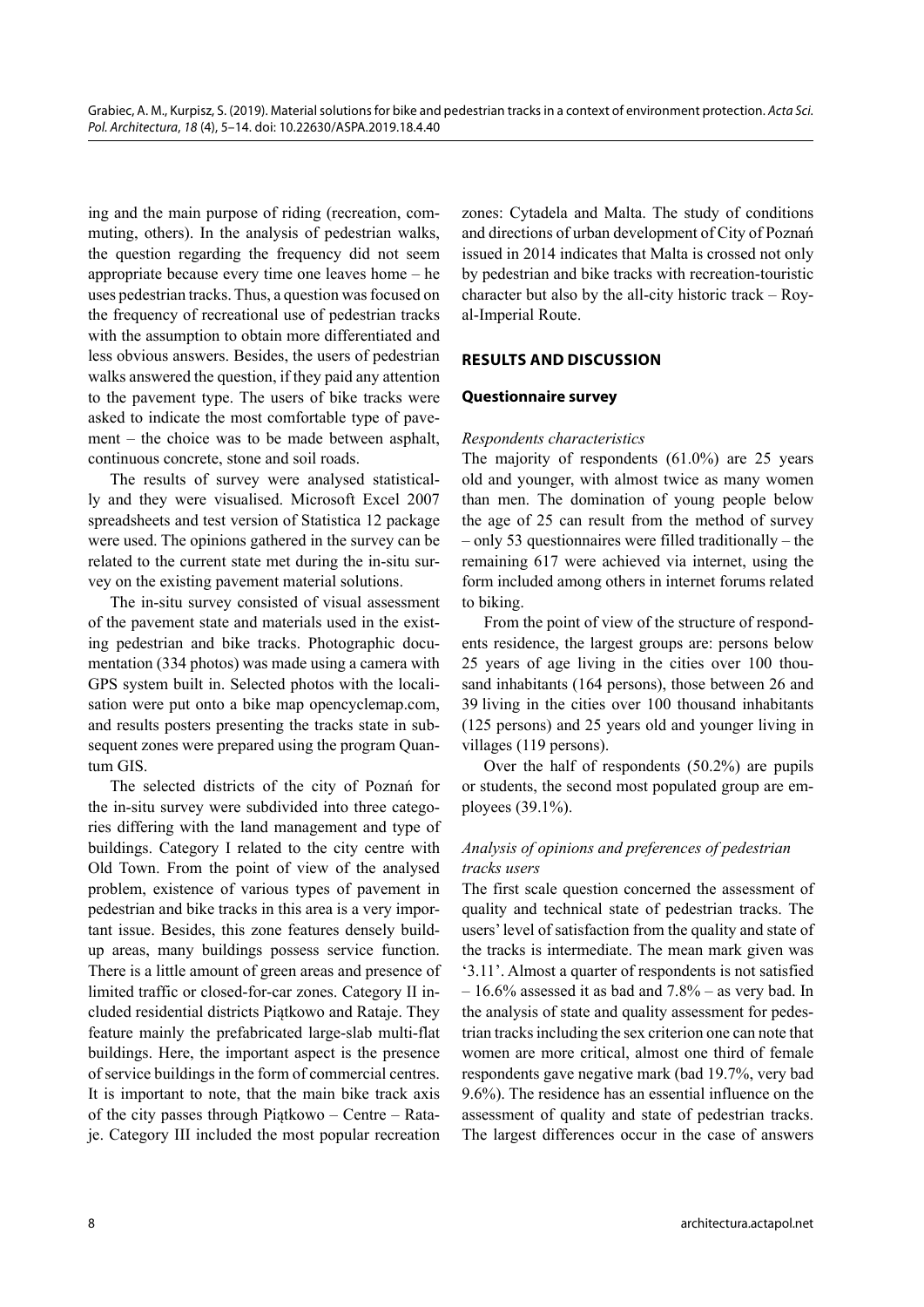from respondents living in cities over 100 thousand inhabitants and those living in villages. As many as 37.9% of village inhabitants assesses the quality in a negative way (very bad 14.2%, bad 23.7%). Among the inhabitants of cities over 100 thousand inhabitants, the negative assessment was given by 19.5% of respondents (very bad 5.8%, bad 13.6%). In those cities the percentage of positive assessments was highest (very good 6.5%, good 37.7%).

One of the questions in the survey was aimed at determining the influence of pavement type on the general opinion on a pedestrian track. The mean result ('3.8' in five-point scale) of this influence on the general opinion on pedestrian infrastructure indicates that the pavement type is important.

The respondents were also asked to specify the most important feature of the pedestrian tracks with the choice to be made between: durability, aesthetics and safety. The latter was considered as the most important – such an answer was selected by as many as 71.2% of the respondents. Durability ranked second with 19.0% votes. Aesthetics turned out to be the least important feature – only 9.8% of the respondents consider it as most important. In the analysis of the answers when taking into account respondents' sex one can note, that as many as 77.8% of women appreciates the pavement safety. Among men 61.0% voted for safety. Durability had the largest percentage among 25 years old and younger respondents (21.0%), whereas aesthetics  $-$  among 26 to 39 years old ones (11.8%).

In the summary of the pedestrian tracks survey, one should note that the level of satisfaction with their quality and technical state among users is intermediate. The most demanding persons are women and those of 40 years old and older. The majority of respondents admitted, that they pay special attention to the tracks pavement and the most important feature for them is safety. Higher requirements in the group of 40 years old and elder may result from mobility difficulties among elderly people. Those problems with transit increase when pedestrian tracks are of bad quality with pavement in a poor technical state.

## *Analysis of opinions and preferences among bike tracks users*

Two of the important questions regard the frequency and the main purpose of the bike track use. A 3D graph was created in the program *Statistica* to quantitatively present differences between the respondents' answers in order to analyse the mentioned above relations (Fig. 1). Horizontal axis denotes the question on the biking frequency, vertical – that on the main purpose of the bike tracks use. As is indicated in the graph, persons riding a bike everyday use the tracks mainly



**Fig. 1.** Relation between biking frequency and the main purpose of bike tracks use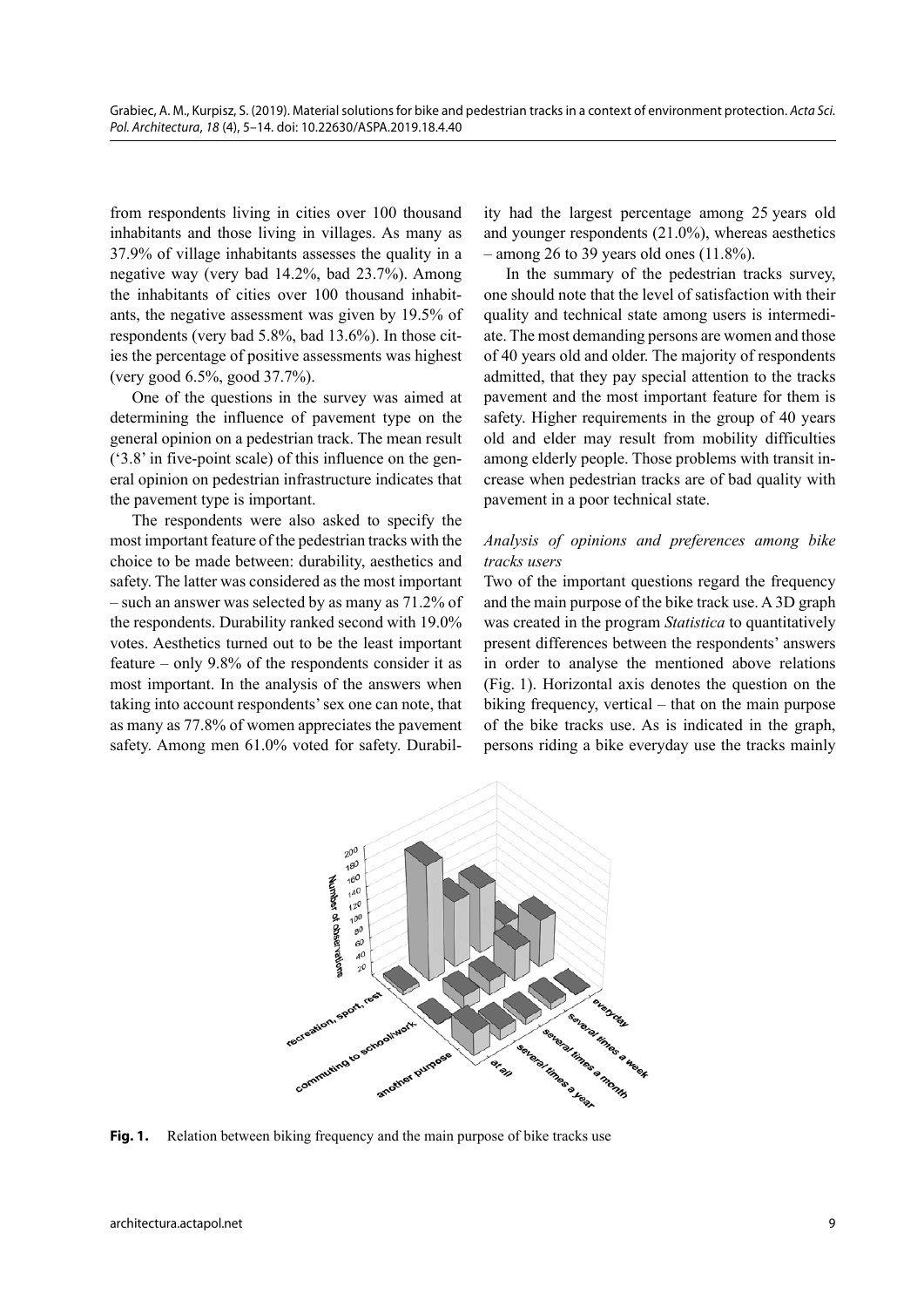to commute to school or work. The persons using the bike tracks mainly for recreation do so several times a year, several times a month or several times a week.

Similarly as in the case of pedestrian tracks survey, the bike tracks users were asked to assess the state and quality of bike infrastructure in the neighbourhood. The mean mark reached was '2.89'. Thus the respondents were a little bit less satisfied with the bike tracks state, than those assessing the pedestrian tracks (who gave the mean mark '3.11'). The most critical age group proved to be that with 40 years old and elder. The residence place of respondents has a significant influence on the state and quality assessment for the bike infrastructure. The largest differences are observed between those living in cities between 50 and 100 thousand inhabitants and village residents. Almost one half of village inhabitants assessed the bike tracks quality negatively (very bad 21.3%, bad 28.4%), whereas only 17.2% – positively (very good 4.7%, good 12.4%).

Among the bike traffic society continuous discussions are held on the subject of appropriate bike track pavements. This problem was addressed in the bike survey, too. The respondents were asked to indicate the most comfortable pavement type. The vast majority (80.5%) chose asphalt. The remaining accepted pavement types were: continuous concrete – 9.2%, stone aggregate  $-5.1\%$ , concrete blocks  $-2.8\%$  and  $soil - 2.4\%$ .

As was with the pedestrian tracks, the users of bike tracks were asked to choose the most important feature of the track. The choice was between safety, riding comfort, aesthetics and durability. For the overall number of respondents safety of bike tracks was the most important feature – such an answer was given by 46.9%. Riding comfort ranked just a little lower with 44.9%. Third place was for durability with 7.3% of votes. Aesthetics proved to be the least popular factor – only 0.9% of respondents indicated it as the most important.

In the summary, the bike tracks users are intermediately satisfied with their quality and technical state. Village residents presented the least positive opinions on this subject – it is related to the little level of bike tracks network development in rural areas. Investment in bike infrastructure is characteristic for cities, where a bike is frequently an alternative for a car. In the problem of most comfortable pavement type, asphalt is considered as best by the vast majority of respondents. Despite the fact, that continuous concrete pavement exhibits similar level of riding comfort, only 9.2% of respondents chose that material as most comfortable. This small number of votes results form a small popularity of this material solution for bike tracks in Poland. Polish bike users are not aware of many advantages of this material. The respondents indicated safety and riding comfort as most important. It is worth noting that these are the properties of both material solutions: asphalt and continuous concrete.

## **In-situ survey**

### *State of pedestrian and bike tracks*

**Category I (City Centre and Old Town).** The state of pedestrian and bike tracks in this zone, featuring a very high variation of pavement types, can be assessed as satisfactory. However, in some places damage is found (cracked or uneven pavement slabs, with casual repair type (Fig. 2). The positively assessed pedestrian track pavements are made from various materials (stone blocks or slabs, concrete pavement blocks), frequently with different hues or even colour, what, in the case of natural stone materials, interacts with historical and representative character of this district (Fig. 3), positively influences the city outlook as well as comfort and safety of use.

There are few separated bike tracks in the Old Town district, thus the bike traffic is allowed unchamfered concrete blocks. This is the reason for a small comfort of use but such a situation is acceptable in the districts subjected to conservation protection and the pavement of this type fits well the neighbouring pavement made of natural stone (Fig. 4).

**Category II (Piątkowo and Rataje).** In the districts of multi-flat block-of-flats buildings pavement of various concrete blocks are dominant (Fig. 5). The amount of pedestrian tracks made of asphalt concrete is large, especially in Piatkowo. The largest variation of pedestrian tracks pavement (granite bricks, concrete blocks with various shapes and colour, asphalt concrete) is found in the detached house areas (Fig. 6), especially in Piątkowo, because in Rataje district such areas do not exist.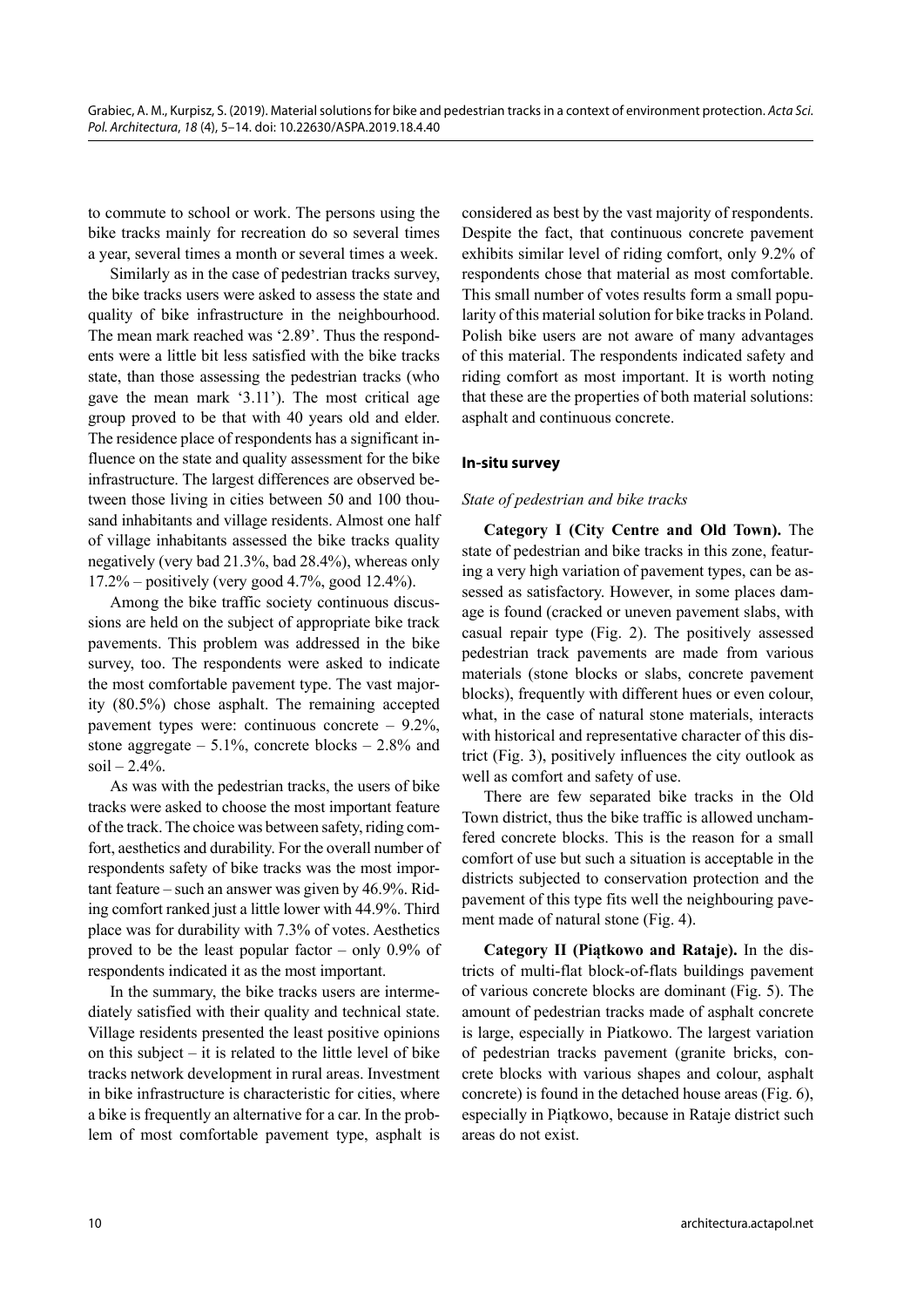

**Fig. 2.** Pavement state in Grochowe Łąki Street (photo by S. Kurpisz)



**Fig. 3.** Material solution for pavement around Old Market Place (photo by S. Kurpisz)



Fig. 5. Concrete blocks pavement in Bolesław Chrobry district (photo by S. Kurpisz)



Fig. 4. Counterflow along Za Bramką Street (photo by S. Kurpisz)



**Fig. 6.** Various pavement types of pedestrian tracks between the detached houses in Piątkowo (photo by S. Kurpisz)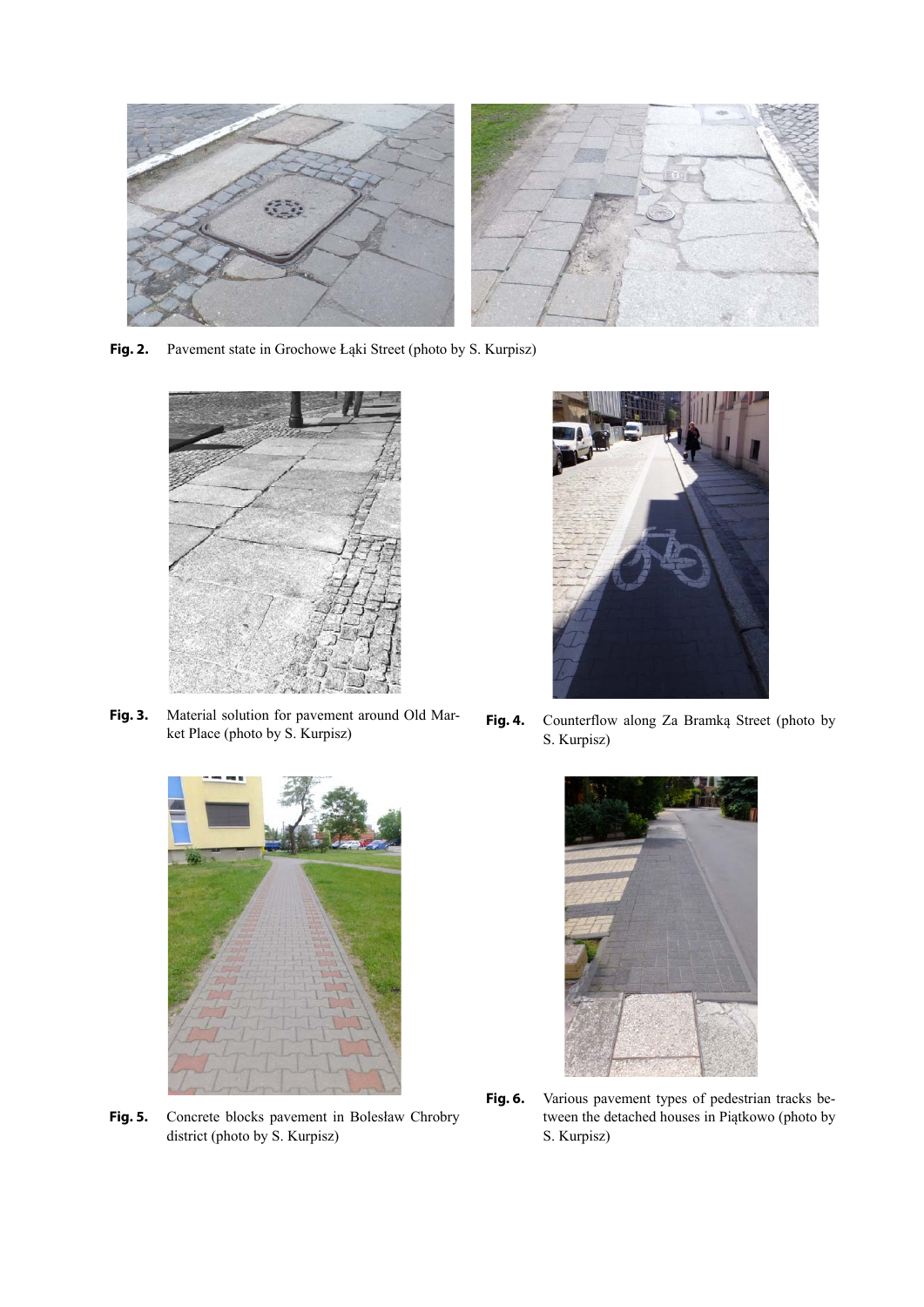The pavement state in Rataje district is better than in Piątkowo. It is a result of exchange of pedestrian tracks pavement and a more rational choice of materials for new bike tracks.

**Category III (Cytadela and Malta).** The significant part of these zones is a recreation area with a high level of material variations for pavement in Cytadela. The majority of tracks in Cytadela Park has an asphalt concrete pavement, in some cases requiring renovation. Concrete and stone slabs are used, too. When suitably incorporated into the park landscape, they are highly decorative (Fig. 7). There are also numerous tracks with gravel and soil pavement in the Park, which fit the park landscape and are environment-friendly, too, due to their permeability (Fig. 8).

The pedestrian-bike route around the Malta Lake is mostly built from asphalt concrete (Fig. 9). Only few side access routes or squares are made from concrete slabs (Fig. 10) or concrete blocks (Fig. 11). Pedestrian and bike traffic along the southern bank of the lake are separated. However, both tracks are made from



**Fig. 7.** Decorative stone and concrete slabs in Cytadela Park (photo by S. Kurpisz)



**Fig. 8.** Gravel pavement in Cytadela Park (photo by S. Kurpisz)



**Fig. 9.** Asphalt concrete pavement of pedestrianbike track in Malta (photo by S. Kurpisz)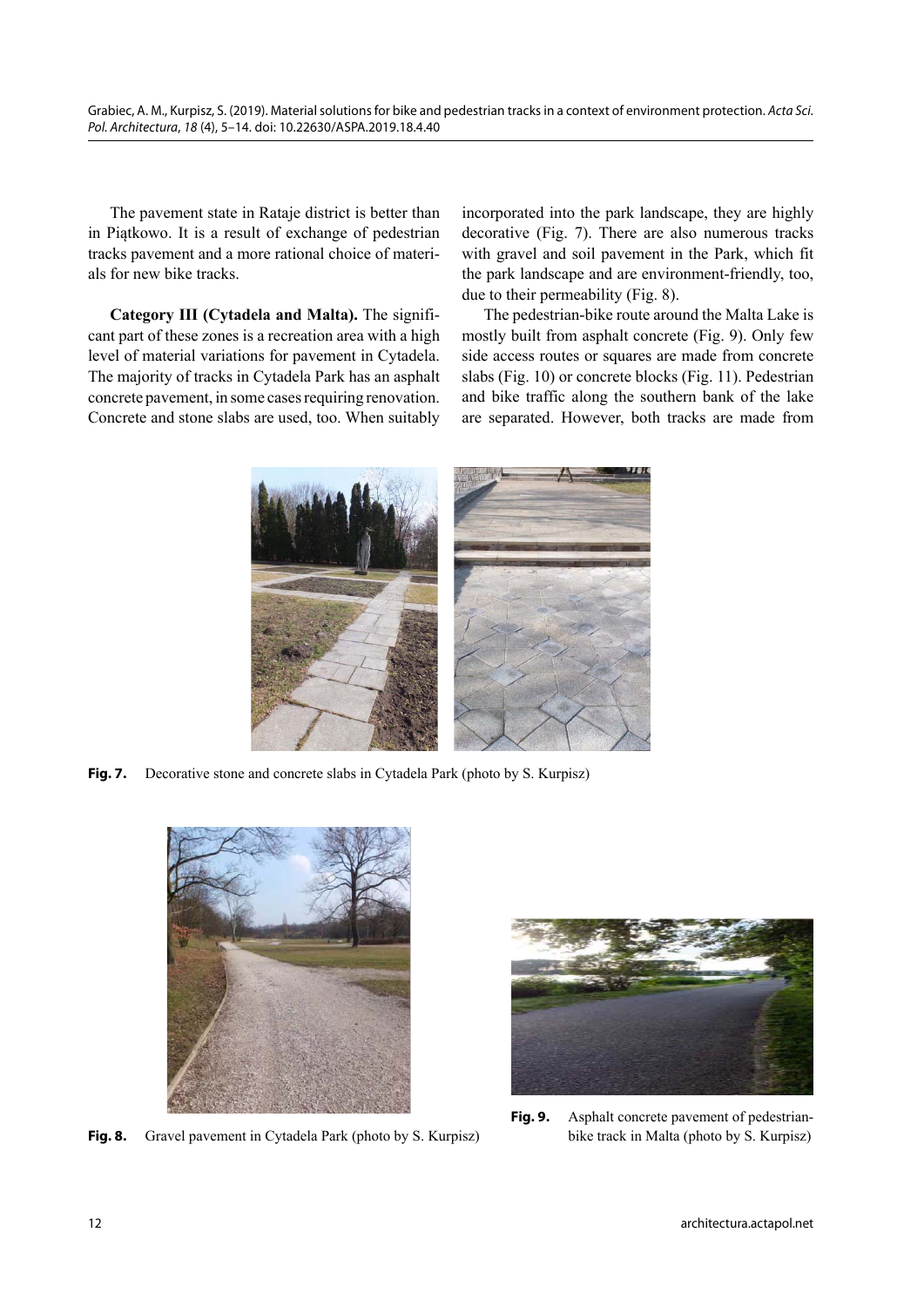

**Fig. 10.** Concrete slab pavement of pedestrian-bike track in Malta (photo by S. Kurpisz)

 asphalt concrete. A pedestrian-bike asphalt route along the northern bank features a very intensive traffic, especially in spring–summer time. The technical state of pedestrian and bike tracks around Malta is very good.

# **CONCLUSIONS**

Based on the literature and own studies, the following conclusions were formulated:

- − Safety is the most important factor for pedestrian tracks users, whereas for the bike tracks ones – safety and riding comfort prevail.
- − Asphalt is perceived as the most comfortable pavement type according to preferences of bike track users.
- − The property of pavement underestimated by both pedestrians and bikers is its durability.
- − In selected analysed districts of the city of Poznań, aimed at assessment of material solutions for existing pedestrians and bike tracks a large variety is exhibited in the city centre and Old Town, whereas a smaller variation exists in Piątkowo, Rataje, Cytadela and Malta.
- − The pavement state of bike tracks in the majority of analysed cases can be assessed as satisfactory.
- For lower collision risk counterflows for bikes in the street lanes are better solution in comparison to merging of pedestrian and bike routs.
- In the design of bike tracks chamfered concrete blocks should be replaced with unchamfered ones or by continuous concrete.



Fig. 11. Concrete blocks pavement of pedestrian-bike track in Malta (photo by S. Kurpisz)

- Technical knowledge of material solutions for bike and pedestrian tracks should be popularised among average users.
- The increasing significant social interest, especially in the use of bike tracks, indicates the deepeding pro- -ecological consciousness and seems to be a chance to improve simultaneously reducing pollution and noise bureden of motoring on the environment.

## **REFERENCES**

- Bańkowski, W. & Sybilski, D. (2009). *Proekologiczne nawierzchnie drogowe*. Conference "Prawne i ekologiczne aspekty realizacji inwestycji liniowych", Zakopane 04–06.02.2009.
- Baptista, A. M., Picado-Santos, L. G. & Capitao, S. D. (2013). Design of hot-mix recycled asphalt concrete produced in plant without preheating the reclaimed material. *International Journal of Pavement Engineering*, *2*, 95–102.
- Beim, M. (2012). Infrastruktura rowerowa i możliwości jej rozwoju. In S. Bródka & P. Zmyślony (Eds.), *Turystyka w aglomeracji poznańskiej* (pp. 159–176). Poznań: Bogucki Wydawnictwo Naukowe.
- Beim, M., Rakower, R. & Rychlewski, J. (2006). *Ograniczenia prawne rozwoju infrastruktury rowerowej*. Conference "I Polish Road Congress", Warsaw 04– 06.10.2006. Retrieved from Rowerowy Torun Association, http://rowerowytorun.com.pl/art/195/ograniczenia-prawne-rozwoju-infrastruktury-rowerowej.html [accessed: 28.08.2017].
- Błażejczyk, K., Kuchcik, M., Milewski, P., Dudek, W., Kręcisz, B., Błażejczyk, A., Szmyd, J., Degórska, B. S. &